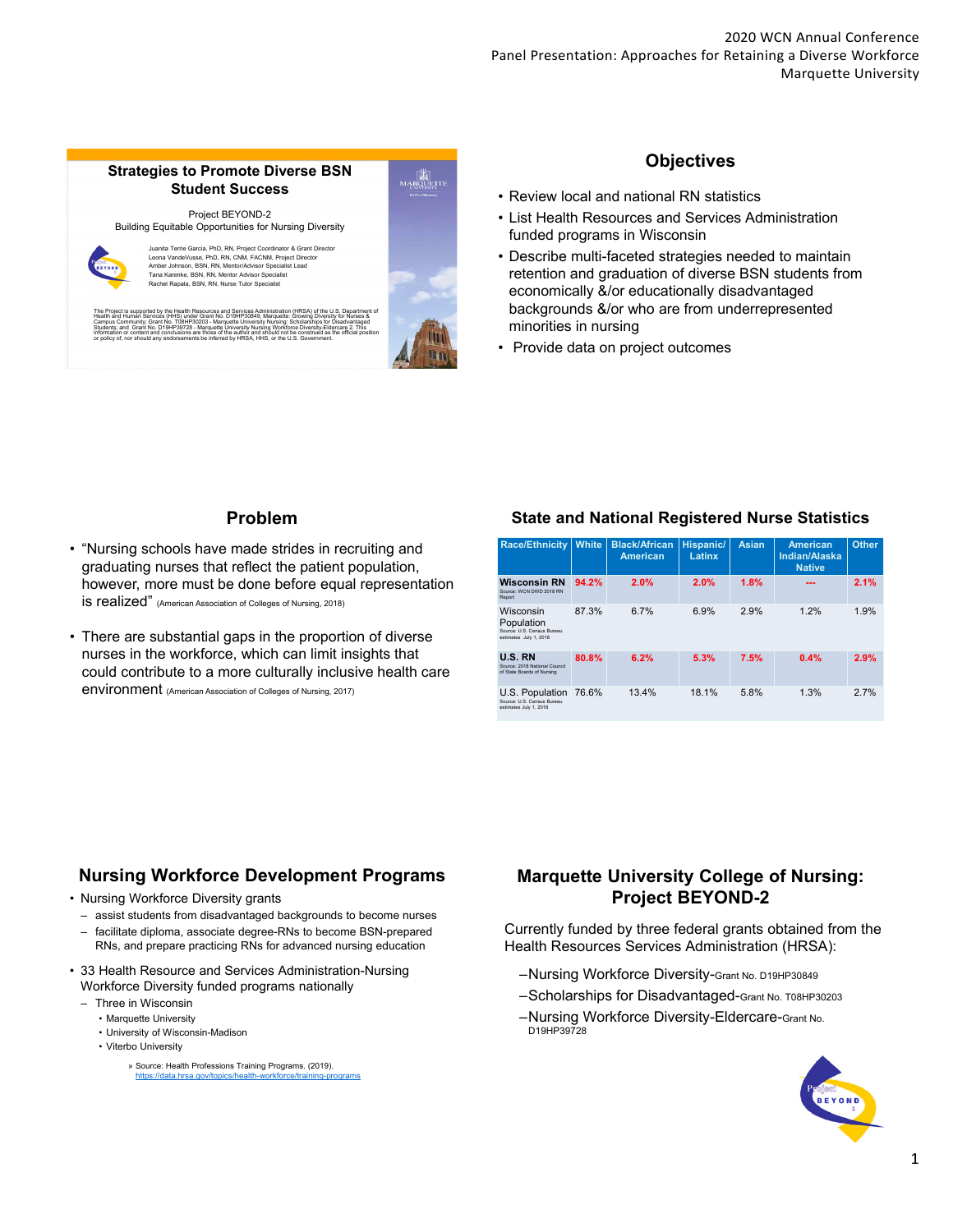2020 WCN Annual Conference Panel Presentation: Approaches for Retaining a Diverse Workforce Marquette University

# **Identified Social Determinants of Health & Challenges**



#### **Strategies to address identified Social Determinants & challenges**

| <b>Identified SDE/H</b>           | <b>Strategies</b>                                                                                                                                                                                    |
|-----------------------------------|------------------------------------------------------------------------------------------------------------------------------------------------------------------------------------------------------|
| Social exclusion &<br>isolation   | Peer mentor, individual meetings, structured session, outings, nurse<br>mentor program                                                                                                               |
| Lack of coping skills             | Stress management/mediation, counseling center, self-care skills                                                                                                                                     |
| Academic<br>disadvantages         | Pre-Admission Intensive (summer), Learning & Study Strategies<br>Inventory (LASSI <sup>®</sup> ), teach-back & tutoring sessions, academic planning,<br>task prioritization, time management skills. |
| Socioeconomic<br>conditions       | Scholarships and stipends, loaner resources(e.g. laptops, anatomical<br>models), healthy snacks, connections with MU backpack program & food<br>banks                                                |
| Culture &<br>immigration          | Inclusive & culturally diverse campus events; counseling center; local<br>nursing associations; advisors that represent project demographics,<br>family demands                                      |
| Access to health care             | Connections to free clinics/sliding scale, assist with navigation of online<br>marketplace healthcare plans                                                                                          |
| Extrinsic/intrinsic<br>motivation | Discussing goals, spending time to get know students & understand<br>what motivates them to learn                                                                                                    |

## **COVID-19 Programming Transition**

- Transitioned to virtual advising March 2020
- Summer 2020
	- Continued to virtually check-in with students during summer
	- Held a virtual group student session to obtain student feedback and ideas for fall 2020 programming
	- Developed virtual program planning for fall, integrating student ideas

#### • Fall 2020

- Created virtual COVID circles comprised of groups averaging up to 10 freshmen to seniors per circle, with a senior or junior lead responsible for organizing each group & staying in touch with project staff
- Continue offering structured programming in virtual platform

### **Project BEYOND-2 Team**



Specialist Lead



Specialist

#### Partners, Collaborators, & Professional Networks

& Grant Director

Project Director

Aurora Advocate Health Care Wisconsin Center for Nursing American Association of Colleges of Nursing National Black Nurses Association Milwaukee Chapter Black Nurses Rock, Inc.- Milwaukee Chapter Greater Milwaukee National Association of Hispanic Nurses Chapter Milwaukee Area Health Education Center Rufus King International High School Messmer High School National Diversity Consultant-Dr. Norma Martinez-Rogers

## **Impact by Academic Year (AY)**

|                                                 | <b>AY</b><br>$17 - 18$ | <b>AY</b><br>18-19 | <b>AY</b><br>19-20 | <b>AY</b><br>$20 - 21$ |
|-------------------------------------------------|------------------------|--------------------|--------------------|------------------------|
| Project participants (n)                        | 78                     | 75                 | 99                 | 115                    |
| <b>Refention rates</b>                          | 91%                    | 97%                | 92%                |                        |
| Graduation rates of<br>continuing PB-2 students | 100%                   | 100%               | $92\%$ *           |                        |

\*One senior currently enrolled and on track for anticipated graduation date AY 20-21

https://www.marquette.edu/nursing/project-beyond.php